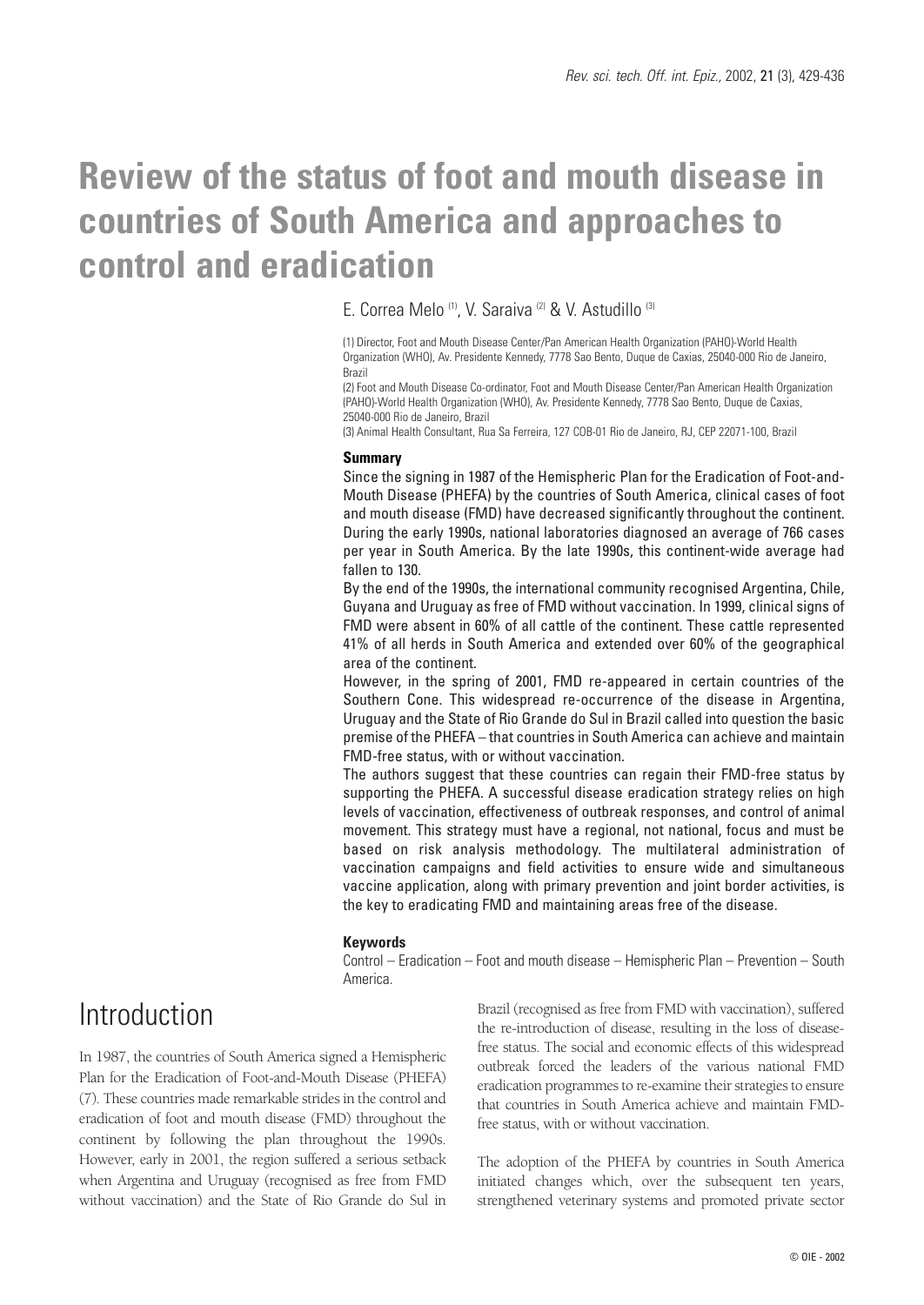co-operation in the joint administration of control and eradication activities. This produced an overall improvement in effectiveness of national animal health programme infrastructures and services in nearly all countries of the continent.

The various vaccination campaigns in the region used an average of 250 million doses of bi- and trivalent FMD vaccine per year. By 1995, the campaigns had attained 94% vaccination coverage of the entire cattle herd on the continent. This, along with other control activities, was instrumental in reducing the average number of reported FMD outbreaks per year for all of South America, from 955 in 1990 to 130 in 1999. Furthermore, FMD virus (FMDV) type C has not been reported on the continent since 1995, when it was last diagnosed in the States of Mato Grosso and Tocantins of Brazil (4, 8).

The strategy used for the foundation of the PHEFA is based on epidemiological consideration of the differing relationships that exist within various cattle-raising operations. For example, the authors have described that in FMD-endemic areas in South America, the disease is maintained in large part because of the traditional ranching practices that link range cattle operations and fattening operations (1). The PHEFA treats these links by focusing on immediate response to outbreaks, control of animal movements between affected and unaffected areas and mass vaccination of susceptible animals. Should FMD threaten a disease-free region, affected and exposed animals are slaughtered for disease control purposes.

### Current situation

As the activities of Veterinary Services in the region became more effective under the PHEFA, the clinical occurrence of FMD declined significantly. By 1999, clinical signs of FMD were absent in 60% of the cattle in South America. This figure represented 41% of all the herds of South America and covered some 60% of the geographical area of the continent.

In 2000, countries in South America collectively reported 279 FMD outbreaks (Table I). This number is probably an underestimate of FMD prevalence because of the following:

– failure to report or investigate all suspected cases

– only 64% of cases investigated submitted samples for diagnostic testing.

Furthermore, some 996 outbreaks of vesicular stomatitis were reported throughout South America in 2000 (3). More frequent reports are made on vesicular stomatitis than on any of the other vesicular diseases with which FMD can be confused. Failure to perform adequate field investigations and the low number of laboratory submissions create a lack of confidence in the reported numbers of FMD outbreaks versus stomatitis outbreaks and raise the question as to whether the figures truly reflect the actual prevalence of FMD compared to that of vesicular stomatitis.

| <b>Table I</b>                                             |
|------------------------------------------------------------|
| Foot and mouth disease outbreaks in South America by virus |
| type, country and year, 1990-2000                          |

| Country                                                                                                | <b>Virus</b><br>type |                     |                            |               | 1990 1991 1992 1993 1994 1995 1996 1997 |           | Year      |               |          | 1998     | 1999                |                | 2000 2001  |
|--------------------------------------------------------------------------------------------------------|----------------------|---------------------|----------------------------|---------------|-----------------------------------------|-----------|-----------|---------------|----------|----------|---------------------|----------------|------------|
| <b>Endemic countries</b>                                                                               |                      |                     |                            |               |                                         |           |           |               |          |          |                     |                |            |
| <b>Bolivia</b>                                                                                         | 0                    | 13                  | $\overline{2}$             | 18            | 10                                      | 24        | 17        | 7             | 4        | 1        | $\overline{2}$      | 7              | 7          |
|                                                                                                        | А<br>C               | 4<br>0              | $\overline{2}$<br>$\Omega$ | 0<br>0        | 5<br>0                                  | 3<br>1    | 19<br>0   | 1<br>0        | 4<br>0   | 6<br>0   | 18<br>0             | 18<br>0        | 81<br>0    |
| <b>Brazil</b>                                                                                          | 0                    | 43                  | 38                         | 158           | 115                                     | 304       | 83        | 9             | 19       | 5        | 13                  | 12             | 0          |
|                                                                                                        | Α                    | 43                  | 18                         | 72            | 182                                     | 150       | 99        | 18            | 5        | 1        | $\overline{2}$      | 6              | 15         |
|                                                                                                        | C                    | 91                  | 64                         | 6             | 1                                       | 9         | 3         | $\Omega$      | 0        | 0        | $\Omega$            | 0              | 0          |
| Colombia                                                                                               | 0<br>А               | 83<br>250 113       | 74                         | 226<br>82     | 137<br>33                               | 361<br>40 | 144<br>79 | 25<br>81      | 19<br>17 | 92<br>11 | 49<br>8             | 37<br>1        | 5<br>0     |
|                                                                                                        | C                    | 0                   | 0                          | 0             | 0                                       | 0         | 0         | $\Omega$      | $\Omega$ | 0        | 0                   | 0              | Ŋ          |
| Ecuador                                                                                                | 0                    | 29                  | 19                         | 30            | 26                                      | 23        | 32        | 17            | 30       | 67       | 17                  | 11             | 15         |
|                                                                                                        | Α<br>Ċ               | 5<br>$\Omega$       | 5<br>0                     | 0<br>$\Omega$ | 0<br>0                                  | 0<br>0    | 0<br>0    | 5<br>$\Omega$ | 34<br>0  | 14<br>0  | $\overline{2}$<br>0 | 8<br>0         | 8<br>0     |
| Peru                                                                                                   | 0                    | 32                  | $\overline{2}$             | 12            | 44                                      | 24        | 3         | 10            | 4        | 0        | $\Omega$            | 0              | 0          |
|                                                                                                        | Α                    | $\Omega$            | 0                          | 3             | 1                                       | 0         | 0         | 15            | 0        | 0        | 15                  | 48             | 0          |
|                                                                                                        | C                    | $\Omega$            | 0                          | 0             | 0                                       | 0         | 0         | 0             | 0        | 0        | 0                   | 0              | 0          |
| Venezuela                                                                                              | 0                    | 3                   | 6                          | 1             | 1                                       | 0         | 1         | 0             | 2        | 0        | 0                   | 0              | 0          |
|                                                                                                        | Α<br>Ċ               | 16                  | 16                         | 7             | 3                                       | 5         | 3         | 1             | 1        | 17       | 4                   | 4              | 4          |
|                                                                                                        |                      | $\Omega$            | $\Omega$                   | $\Omega$      | $\Omega$                                | 0         | 0         | 0             | Ū        | 0        | U                   | U              | U          |
| <b>Free countries</b><br>196<br>15<br>Argentina<br>0<br>37<br>108<br>78<br>0<br>0<br>0<br>0<br>0<br>11 |                      |                     |                            |               |                                         |           |           |               | 0        |          |                     |                |            |
|                                                                                                        | А                    | 115                 | 60                         | 72            | 4                                       | 0         | U         | Ŋ             | 0        | 0        | 0                   | 113            | 2,126      |
|                                                                                                        | C                    | 5                   | 2                          | 39            | 50                                      | 2         | 0         | 0             | 0        | 0        | 0                   | 0              | 0          |
| Chile                                                                                                  | 0<br>А               | 0<br>$\Omega$       | 0<br>0                     | 0<br>0        | 0<br>0                                  | 0<br>0    | 0<br>0    | Ŋ<br>0        | Ŋ<br>0   | 0<br>0   | 0<br>0              | 0<br>0         | 0<br>0     |
|                                                                                                        | C                    | $\Omega$            | 0                          | 0             | 0                                       | 0         | U         | U             | U        | 0        | U                   | U              | U          |
| Guyana                                                                                                 | 0                    | 0                   | 0                          | 0             | 0                                       | 0         | 0         | 0             | 0        | 0        | 0                   | $\cdots$       | 0          |
|                                                                                                        | A<br>C               | 0                   | 0                          | 0             | 0                                       | 0         | 0         | 0             | 0        | 0        | 0                   | .              | 0          |
| Paraguay                                                                                               | 0                    | 0<br>$\overline{2}$ | 0<br>27                    | 0<br>23       | 0<br>12                                 | 0<br>7    | 0<br>0    | 0<br>0        | 0<br>Ŋ   | 0<br>0   | 0<br>U              | $\ddotsc$<br>0 | 0<br>0     |
|                                                                                                        | Α                    | 0                   | 0                          | 0             | 0                                       | 0         | 0         | 0             | 0        | 0        | 0                   | 0              | 0          |
|                                                                                                        | Ċ                    | 0                   | 0                          | 0             | 0                                       | 0         | U         | U             | Ŋ        | 0        | U                   | 0              | Ŋ          |
| Uruguay                                                                                                | 0<br>Α               | 13<br>11            | 0<br>0                     | 0<br>0        | 0<br>0                                  | 0<br>0    | 0<br>0    | 0<br>0        | 0<br>0   | 0<br>0   | 0<br>0              | 3<br>0         | 0<br>2,057 |
|                                                                                                        | C                    | 1                   | 0                          | 0             | 0                                       | 0         | 0         | 0             | Ŋ        | 0        | U                   | 0              | 0          |

*Source*: Country reports to PANAFTOSA/PAHO-WHO ...: Data not available

As shown in Figure 1, the number of FMD outbreaks in South America in 2001 reached 4,318. This dramatic rise was due to the re-introduction of FMD into Argentina, Uruguay and Brazil (Rio Grande do Sul). This re-introduction of the disease can be attributed to two factors, as follows:

– a general slackening in the development and application of preventive measures by the national programmes

– an obvious decrease, by both the private and public sectors, in investment in animal health infrastructure and surveillance activities following international recognition of FMD-free zones or countries.

In summary, a brief report is provided on the FMD status by country in South America in recent years.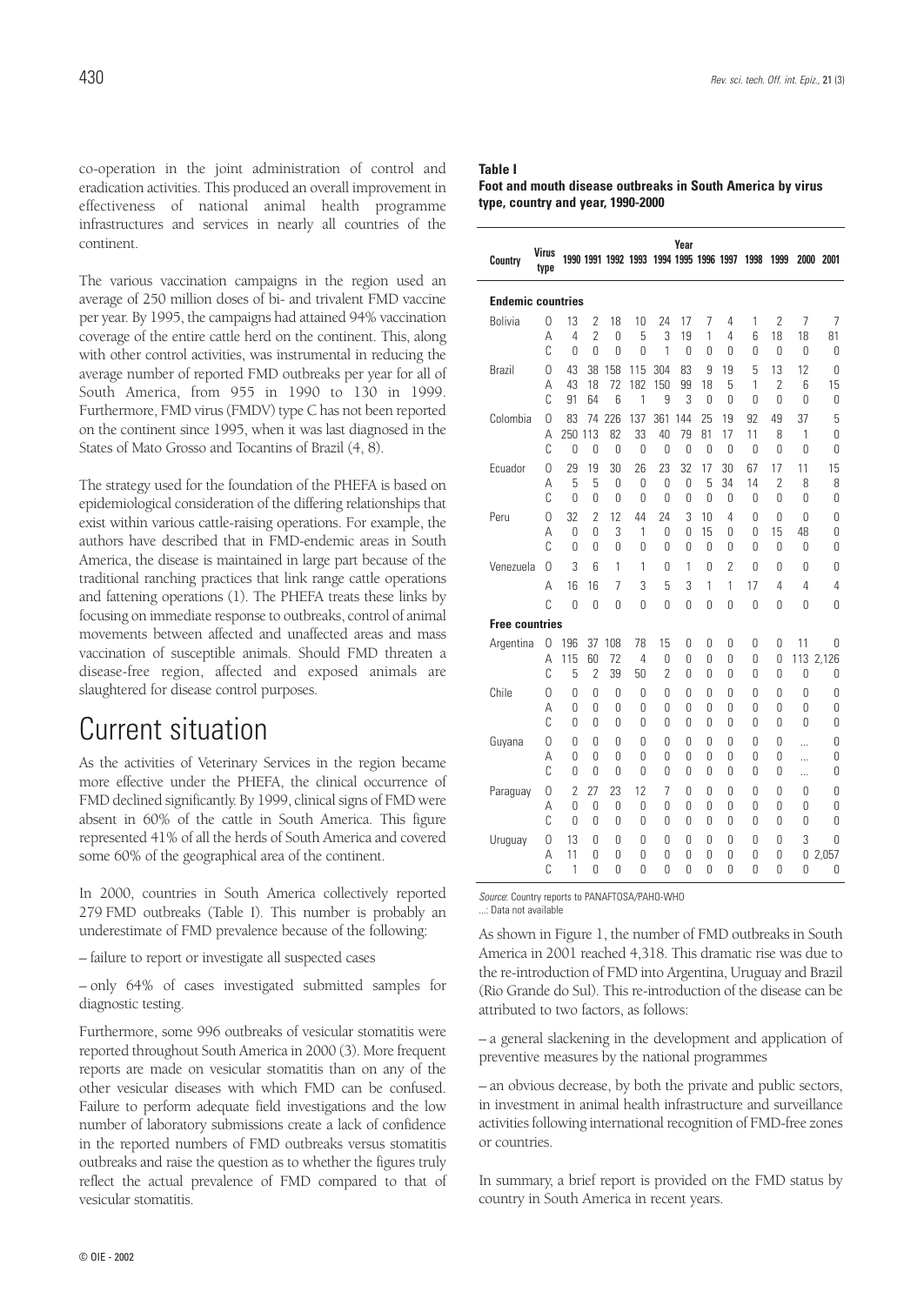

#### **Fig. 1**

#### **Number of foot and mouth disease outbreaks, by virus type, in South America, 1990-2001**

*Source*: Country reports submitted to the Pan-American Center for Footand-Mouth Disease

#### **Peru**

In Peru, the surveillance system appears to be more reliable, as shown by the rising number of suspected and confirmed outbreaks of FMD. Foot and mouth disease is reported most frequently from the area around Lima, which is a centre of fattening operations, as well as around the cities of Junin, Huancavelica, Ica and Ayacucho. The outbreaks stem from the illegal movement of cattle across the northern border of Peru with Ecuador. Peru reported 15 FMD outbreaks in 1999 and 48 in 2000, and 90 suspected outbreaks were investigated and considered as not having been caused by FMD in 2001.

#### **Colombia**

From 1998 to 2000, Colombia reported a yearly average of 961 cases of suspected vesicular disease. The ratio of vesicular stomatitis versus FMD cases confirmed in the laboratory was 7.8:1 for 2000. In 2001, the total number of suspected cases of vesicular disease reached 1,238, but only five were confirmed as FMD, and all were caused by virus type O. These figures show the importance of distinguishing FMD from vesicular stomatitis. They are testimony to the success of the efforts of Colombia to advance FMD eradication through an exemplary co-operative government/private sector programme.

This joint effort between the Government and the private sector to manage the FMD eradication programme in Colombia has resulted in international recognition of an FMDfree zone, with vaccination, along the Atlantic coast of the country. About half of the cattle of Colombia are located within this zone. One outbreak of FMD was reported close to this area, in the municipality of Necoclí in 2001. The outbreak was successfully eradicated and the authorities determined the probable cause to be the introduction of carrier animals from the endemic zone. Results of a serological survey showed no further viral activity within the outbreak area.

#### **Ecuador**

Ecuador also relies on the private sector for strong support of the national FMD eradication programme. However, in 2000, national vaccination coverage of the country only reached 50%, although greater coverage was reported in endemic areas. The national Veterinary Services reported 81 outbreaks in 1998, 19 in 1999 and 19 in 2000. In 2001, Ecuador reported 77 FMD outbreaks, 15 of which were diagnosed as caused by virus type O and 7 by type A (Table I).

#### **Venezuela**

Venezuela has enlisted the support of the private sector in a massive FMD vaccination campaign. Over the last five years, this campaign has successfully raised vaccination coverage from 63% to 87% of the national herd. The country reported seventeen FMD outbreaks in 1998, four in 1999 and four in 2000 (Table I). However, these figures may be unreliable because of the low sampling percentage and the small number of laboratory confirmations. In 2001, the Veterinary Services of Venezuela reported 160 FMD outbreaks, but confirmed only five. These were reported as type A; no type O infections were diagnosed during that year.

#### **Bolivia**

Bolivia has launched a reinforced programme for the control and eradication of FMD. International assistance has contributed to the surveillance activities of the animal health authorities and private sector becoming more effective. Bolivia reported 20 outbreaks of FMD in 1999 and 15 outbreaks in 2000. The infrastructure improvements under the revitalised programme detected 144 outbreaks in 2001. However, as with some of the other countries of South America, difficulties in the reporting of suspected cases and low submission rates of laboratory samples limit confidence that these figures accurately express the real prevalence of the disease.

#### **Guyana**

As a result of participation in the PHEFA and control measures conducted in 2002, Guyana obtained FMD-free without vaccination status from the Office International des Epizooties (OIE: World organisation for animal health) in May 2001 (4, 6).

#### **Paraguay**

Paraguay has not reported an outbreak of FMD since September 1994. However, in September 2000, the national diagnostic laboratory reported serological evidence, based on the testing for non-structural proteins (NSPs), of virus circulation in a small herd of cattle. Three positive sera out of 27 samples were recorded in a group of cattle in Corpus Christi, a town in the department of Canindeyú, close to the border with Brazil. Veterinary authorities collected and analysed probang samples, with negative results. The 27 animals were slaughtered and a further 800 suspected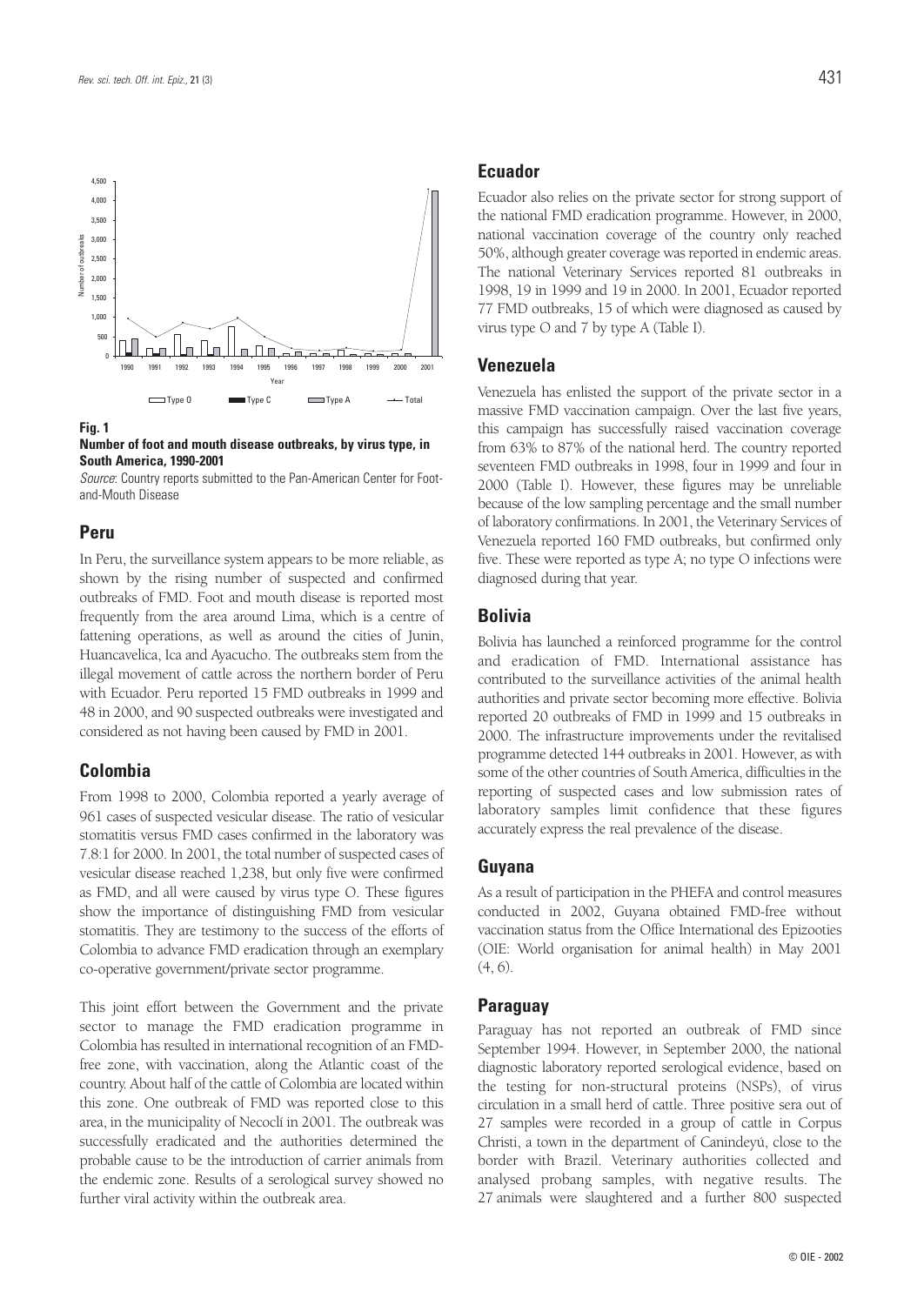contact animals were tested. Testing for NSPs was negative. The situation was sufficiently uncertain for the country to postpone application to the OIE for FMD-free status without vaccination while a three-year, nationwide vaccination programme was instituted.

#### **Argentina, Brazil and Uruguay**

Argentina, Brazil and Uruguay deserve special mention because of the events which occurred during 2000 and 2001.

The re-introduction of FMD into part of the Southern Cone (Argentina, Brazil, Paraguay and Uruguay) of South America had enormous repercussions for governments, livestock production and marketing sectors, and the public as a whole. Although the affected countries had witnessed similar outbreaks before (1), the extent and spread of the outbreak in such a large area previously considered free of FMD led to the re-appraisal and re-alignment of control and eradication activities and strategies throughout South America. As a result, the levels of support for FMD control, surveillance and eradication activities in these re-infected countries has returned to, or exceeded, pre-outbreak levels.

In 2000, Argentina, which had only recently gained recognition as being free from FMD without vaccination, reported the isolation of virus type A in animals in a province on the northern border with Paraguay. Investigations linked outbreaks in two other provinces to this initial report. By the time slaughter and burial were completed and the outbreaks were considered eradicated, the Veterinary Services had detected 124 infected premises, 11 revealing type O and 113 type A virus.

Uruguay attained FMD-free status without vaccination in 1996. In August 2000, the country experienced three outbreaks of FMDV type O in Artigas, a city on the border with Brazil. Given the status of the country as FMD-free without vaccination, officials decided against vaccination.

A stamping-out (slaughter and disposal) campaign was immediately initiated. The outbreak was eradicated after incurring the loss of over 20,000 animals due to slaughter (bovine, sheep, pigs) and at a cost of U\$3.5 million.

The national programme of Brazil recognises the epidemiological importance of different cattle production systems and has divided the country into regional livestock circuits, the classifications of which depend upon the predominant types of cattle ranching operations, e.g., cow-calf, feeders, or finishing operations. Each region, or circuit, has an eradication strategy tailored to individual operational characteristics. This approach to FMD eradication has reduced the number of outbreaks by 93% over the last ten years (Table I). By early 2000, an extensive zone covering the southern, central-western, and eastern circuits, comprising about 126 million cattle, was declared FMD-free with

© OIE - 2002

vaccination. Foot and mouth disease was confined to the northeastern and northern circuits.

Later in 2000, however, FMD entered the State of Rio Grande do Sul and an outbreak was reported in the Joia region. The disease spread and resulted in 22 outbreaks (12 of which were diagnosed in the laboratory as virus type O) in this area, previously considered free from FMD.

By the end of 2000, veterinary officials in Argentina, Brazil and Uruguay believed that outbreak control methods and the use of the stamping-out policy had effectively eliminated the resurgence of FMD. However, in February 2001, the first cases of what was to become a massive outbreak involving all three countries were reported and investigated by the Authorities of Argentina. Virus isolation revealed FMDV type A, subtype A2001 (3). The outbreak was explosive and spread rapidly throughout the central and eastern provinces in Argentina. A special control zone on the northern limit of the Patagonia area in Argentina prevented the disease from spreading to the south of the country. In spite of concerted efforts of the Veterinary Services and producers, the disease was still out of control at the end of 2001, with 2,126 officially reported outbreaks.

The efforts of Uruguay in preventing the entry of FMD from neighbouring Argentina were unsuccessful and, in April 2001 officials of Uruguay reported the first outbreak in the town of Soriano. The disease spread so rapidly that containment and stamping-out were not possible, and authorities therefore initiated a national vaccination programme with the goal of vaccinating the national herd twice before the end of the year. This, combined with extremely strict control of animal movement, limited the spread of infection by the end of August 2001 when the last outbreak was reported. By then, FMDV type A, had affected some 2,057 premises.

Brazil reported the first of what would amount to a total of 37 outbreaks for the year in May 2001, again in Rio Grande do Sul. All contact animals were slaughtered immediately, 1,191 in total. To ensure the disease would not spread into the adjacent FMD-free States of Santa Catarina and Paraná, authorities began a vaccination campaign for the entire State herd. This outbreak of FMDV type A was successfully limited to Rio Grande do Sul. At present, in 2002, Brazil continues surveillance activities in this State using sentinel animals and serological surveys. To date, all samples tested for NSPs have yielded negative results.

Over the last three years, numerous serological studies have been conducted by various countries to achieve the following:

*a*) evaluate the level of risk of trade between areas with different FMD status

*b*) search for viral activity as part of projects for achieving recognition of freedom from FMD. These studies involve the use of the viral infection-associated antigen (VIAA) test, the 3ABC enzyme-linked immunosorbent assay (ELISA) test and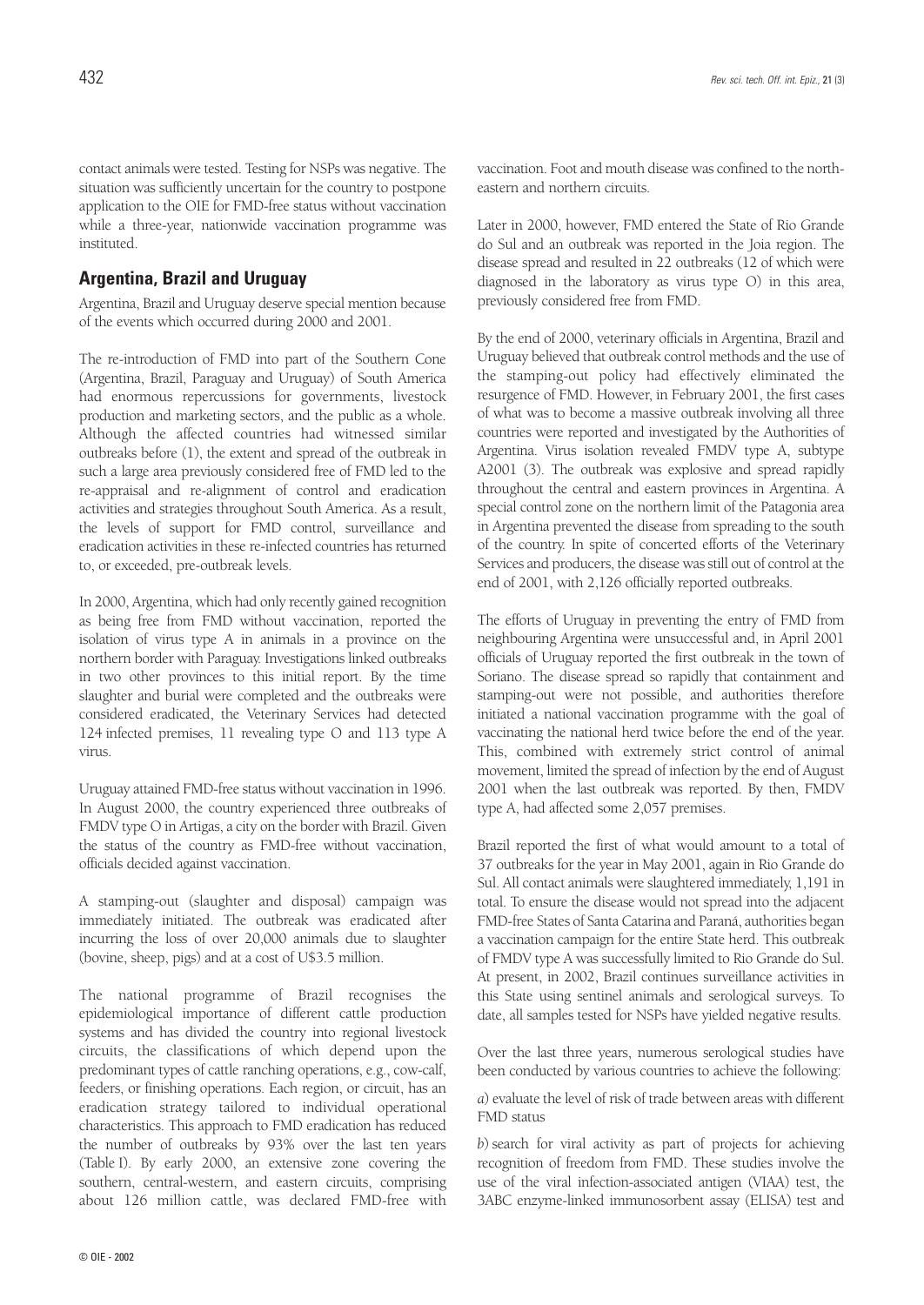the enzyme-linked immuno-electrotransfer blot (EITB) test. The Centro Panamericano de Fiebre Aftosa (PANAFTOSA: Pan-American Center for Foot-and-Mouth Disease) supported these studies by providing reagents and training and by designing the sampling protocols. Almost every country in South America participated in the testing programme, but most tests were performed for Argentina, Brazil, Paraguay and Uruguay as part of particular efforts to gain FMD-free status. More than 173,000 serum samples were tested using the VIAA, 420,000 with the 3ABC ELISA test and 202,000 with EITB. The EITB, which is considered to be the definitive test, was negative for all samples run to date.

There is much that is not understood about the dynamics of FMD within and among animal populations and in individual animals.

– Why did both FMDV types A and O suddenly re-appear in the Southern Cone?

– Was the virus circulating but undetected, or undetectable with present tools?

- Was the virus lying dormant somewhere?
- Did the virus re-enter with unapparent carriers?
- Did the virus simply re-appear because of trade in infected or exposed animals (2)?

Until more is known about the disease and more reliable and effective diagnostic tests are available, the countries of South America must accept the reality that any success in maintaining an area free of FMD depends greatly on surveillance and prevention. Achieving FMD-free status magnifies rather than diminishes the importance of having effective laboratories and Veterinary Services in the field. The experience of the past two years in Argentina, Brazil and Uruguay clearly demonstrates that the battle to eradicate FMD in South America will continue until all the countries are free of the disease.

## Control of foot and mouth disease and how to achieve eradication and maintain freedom from the disease in South America

The re-introduction of FMD into the Southern Cone countries of South America may be argued to be largely a result of the failure of the authorities to recognise that continuing high levels of prevention and surveillance are the cornerstones of the effort to maintain FMD-free status. Political and economic pressures to achieve disease-free status very rapidly are constant and intense. However, political and financial instability, coupled with the lack of opportunity for these countries to develop institutional experiences in the management of the programmes, make it difficult for decision-makers to maintain focus on longer-term needs when apparent success has been achieved with one of many important projects. Data from FMD programmes in South America show that once the disease has been declared eradicated in a country, the government immediately shifts resources and support to other high-priority needs. The veterinary infrastructure collapses, co-operative efforts with the private sector are discontinued and little interest is shown in maintaining FMD awareness in the minds of producers, tradespeople and the public (Figs 2 and 3). Free areas or countries which border infected areas or countries are at greater risk than before achieving disease-free status, especially if freedom is achieved without vaccination. Economic realities and lack of infrastructure constrain the effectiveness of the control of animal movements, whether within a region, between areas of different status or across national borders. It is extremely unlikely that any country in South America which achieves disease-free status will be able to











**Public and private expenditure on national foot and mouth disease eradication programmes in disease-free areas of South America, 1990-2000**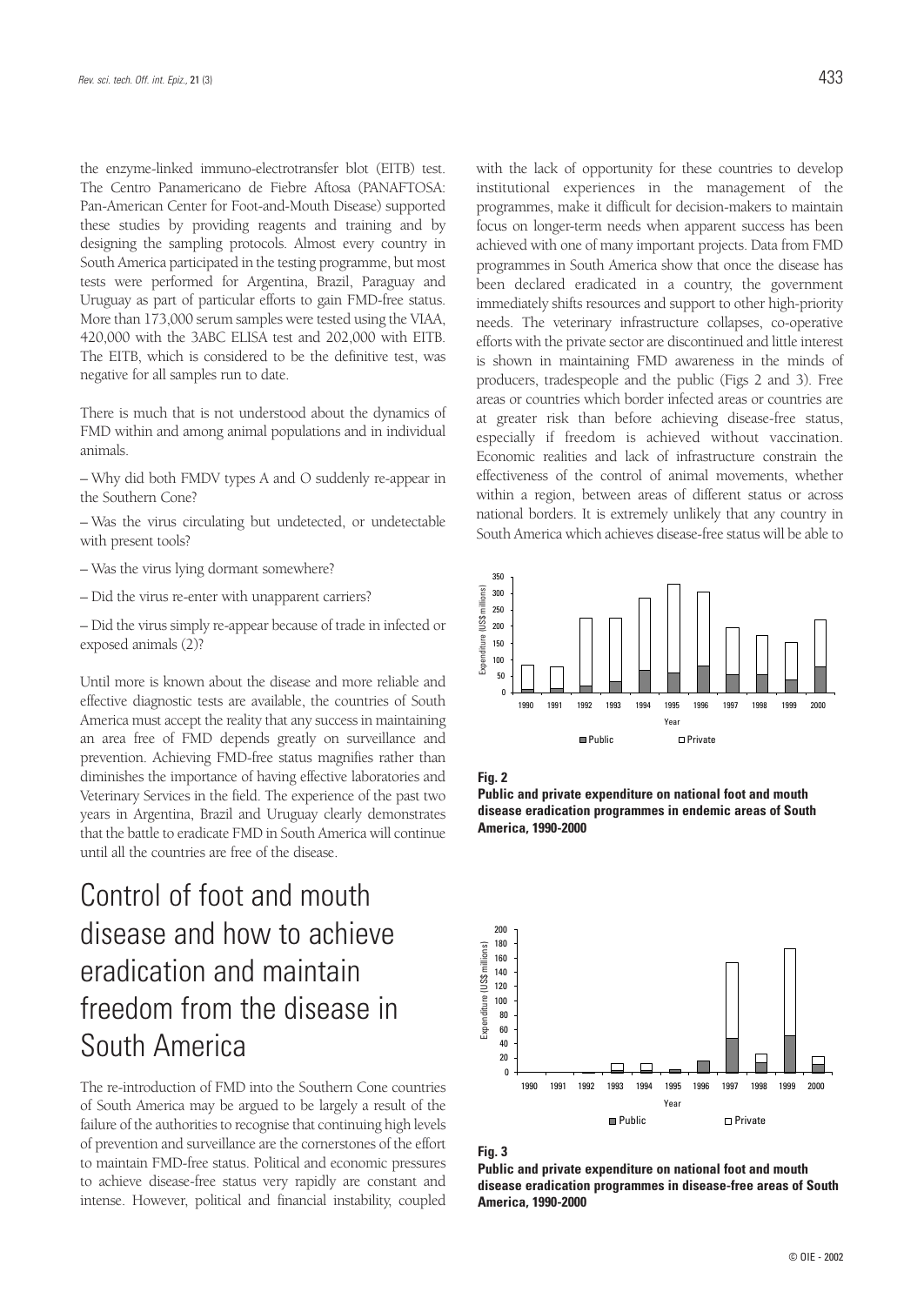remain 'isolated' and thereby protect the national herd from the effects of an FMD-infected neighbour or trading partner. This reality demonstrates that the countries of South America must avoid focusing only on national programmes and must instead develop and implement regional eradication strategies.

Foot and mouth disease in South America is not the challenge of any one country. The disease crosses international boundaries, and as such, all the components of a successful eradication programme – risk analysis, epidemiology, vaccination strategies, outbreak control activities, animal movement control, surveillance systems, public information campaigns – must be regionally oriented  $(5)$ .

The eradication of FMD is indeed attainable in the countries of South America. Maintaining disease-free status without vaccination in some countries while other neighbouring countries remain infected presents special challenges to the governments and veterinary authorities of the region. Adjusting to these challenges requires the reorientation of certain national priorities in favour of regional strategies. This requires increased co-operation and a higher level of trust between the private and public sectors. Governments must also promote

the maintenance of animal health infrastructures and organisational stability. In pursuit of regional solutions to animal health issues and problems, the government and livestock industry within each country must build alliances with one other while seeking similar alliances with these same institutions in neighbouring countries. The larger, more robust and more experienced economies or nations in the region must accept the obligation to assist less robust neighbours in finding solutions which fit the cultural idiosyncrasies of all concerned. The small producer, often poor and marginalised in these cultures, plays an important role in any successful eradication effort. These producers must be convinced that they need to participate in the programmes, perhaps by integrating FMD control activities with general animal health programmes that will be of more direct benefit to them. Finally, programme leaders must search for new, untapped funding sources that are impervious to shifts in political trends. These are all key elements for programme continuity and to the eventual achievement of sustainable eradication of FMD in South America.

#### ■

## **Statut de la fièvre aphteuse et inventaire des mesures de prophylaxie et d'éradication en Amérique du Sud**

E. Correa Melo, V. Saraiva & V. Astudillo

#### **Résumé**

Depuis la signature du Plan hémisphérique d'éradication de la fièvre aphteuse (PHEFA) par les pays d'Amérique du Sud, le nombre de cas cliniques de cette maladie est en forte régression sur l'ensemble du continent. Alors qu'au début des années 1990, les laboratoires nationaux sud-américains diagnostiquaient en moyenne 766 cas chaque année, ce nombre était tombé à 130 cas vers la fin de la décennie.

À la fin des années 1990, l'Argentine, le Chili, le Guyana et l'Uruguay étaient reconnus par la communauté internationale comme des pays exempts de fièvre aphteuse où n'est pas pratiquée la vaccination. En 1999, aucun signe clinique de la maladie n'a été observé sur 60 % des bovins du continent. Ces animaux constituaient 41 % de l'ensemble du cheptel sud-américain et vivaient dans une zone géographique représentant plus de 60 % de la superficie du continent.

La fièvre aphteuse a toutefois fait sa réapparition dans certains pays du Cône Sud durant le printemps 2001. Le retour de la maladie dans de très nombreuses zones d'Argentine, d'Uruguay et de l'État du Rio Grande do Sul, au Brésil, a remis en question les fondements du Plan hémisphérique, à savoir la capacité des pays sud-américains d'obtenir et de conserver le statut de pays indemne de fièvre aphteuse, avec ou sans vaccination.

Les auteurs laissent entendre que ces pays pourraient recouvrer leur statut en accordant leur appui au PHEFA. La réussite d'une stratégie d'éradication de la maladie passe par une vaccination généralisée, une réponse efficace à l'apparition des foyers et le contrôle des déplacements d'animaux. La mise en place d'une telle stratégie doit intervenir au niveau régional (et non au niveau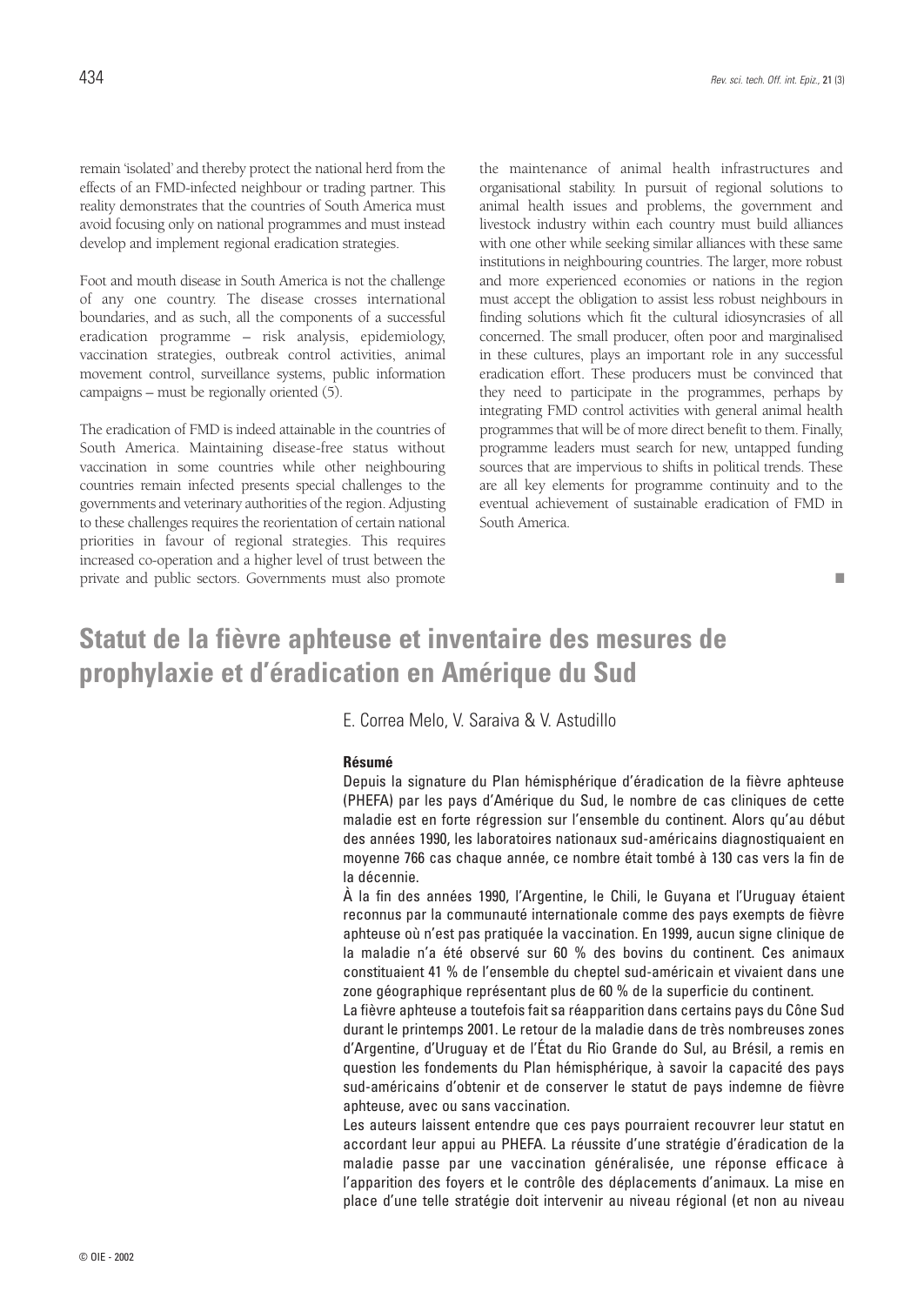national) et reposer sur une méthodologie d'analyse des risques. La gestion multilatérale des campagnes de vaccination et des activités de terrain permettant d'assurer la couverture simultanée de vastes zones, les mesures préventives de base et les activités de contrôle aux frontières constituent la clé de l'éradication de la fièvre aphteuse et de la conservation du statut de zone indemne de maladie.

#### **Mots-clés**

Amérique du Sud – Éradication – Fièvre aphteuse – Plan hémisphérique – Prévention – Prophylaxie.

■

## **Panorámica de la situación de la fiebre aftosa en los países de Sudamérica y métodos de control y erradicación**

E. Correa Melo, V. Saraiva & V. Astudillo

#### **Resumen**

Desde que en 1987 los países sudamericanos suscribieron el Plan Hemisférico de Erradicación de la Fiebre Aftosa (PHEFA), el número de casos clínicos ha decrecido sensiblemente en todo el continente. A principios de los noventa, los laboratorios nacionales estaban diagnosticando un promedio de 766 casos de fiebre aftosa anuales. A finales del decenio, la media continental había bajado a 130.

A finales de los años noventa, la comunidad internacional concedió a Argentina, Chile, Guayana y Uruguay el estatuto de países libres de fiebre aftosa sin vacunación. En 1999, un 60% de las cabezas de ganado vacuno del continente no presentaba signos clínicos de la enfermedad. Esos ejemplares, presentes en más del 60% de la superficie del continente, correspondían a un 41% de los rebaños de toda Sudamérica.

Sin embargo, en primavera de 2001 la fiebre aftosa reapareció en algunos países del Cono Sur. Ese rebrote generalizado en Argentina, Uruguay y el estado brasileño de Rio Grande do Sul vino a poner en tela de juicio la premisa fundamental del PHEFA, a saber: que los países de Sudamérica son capaces de obtener y perpetuar la condición de países libres de fiebre aftosa, ya sea con o sin vacunación.

Los autores afirman que, prestando apoyo al PHEFA, esos países pueden recobrar su perdida condición de "libres de fiebre aftosa". Para ser fructífera, una estrategia de erradicación debe prever niveles elevados de vacunación, una respuesta eficaz ante cualquier brote y el control de los movimientos de animales. Además debe instaurarse a escala regional en lugar de nacional, y reposar en métodos de análisis de riesgos. La realización de campañas multilaterales de vacunaciones y de actividades sobre el terreno para garantizar que esas campañas se aplican por doquier y de forma simultánea, junto con las labores de prevención primaria y las actividades conjuntas en zonas fronterizas, son la clave para erradicar la fiebre aftosa y mantener zonas libres de esa enfermedad.

#### **Palabras clave**

Control – Erradicación – Fiebre aftosa – Plan hemisférico – Prevención – Sudamérica. ■